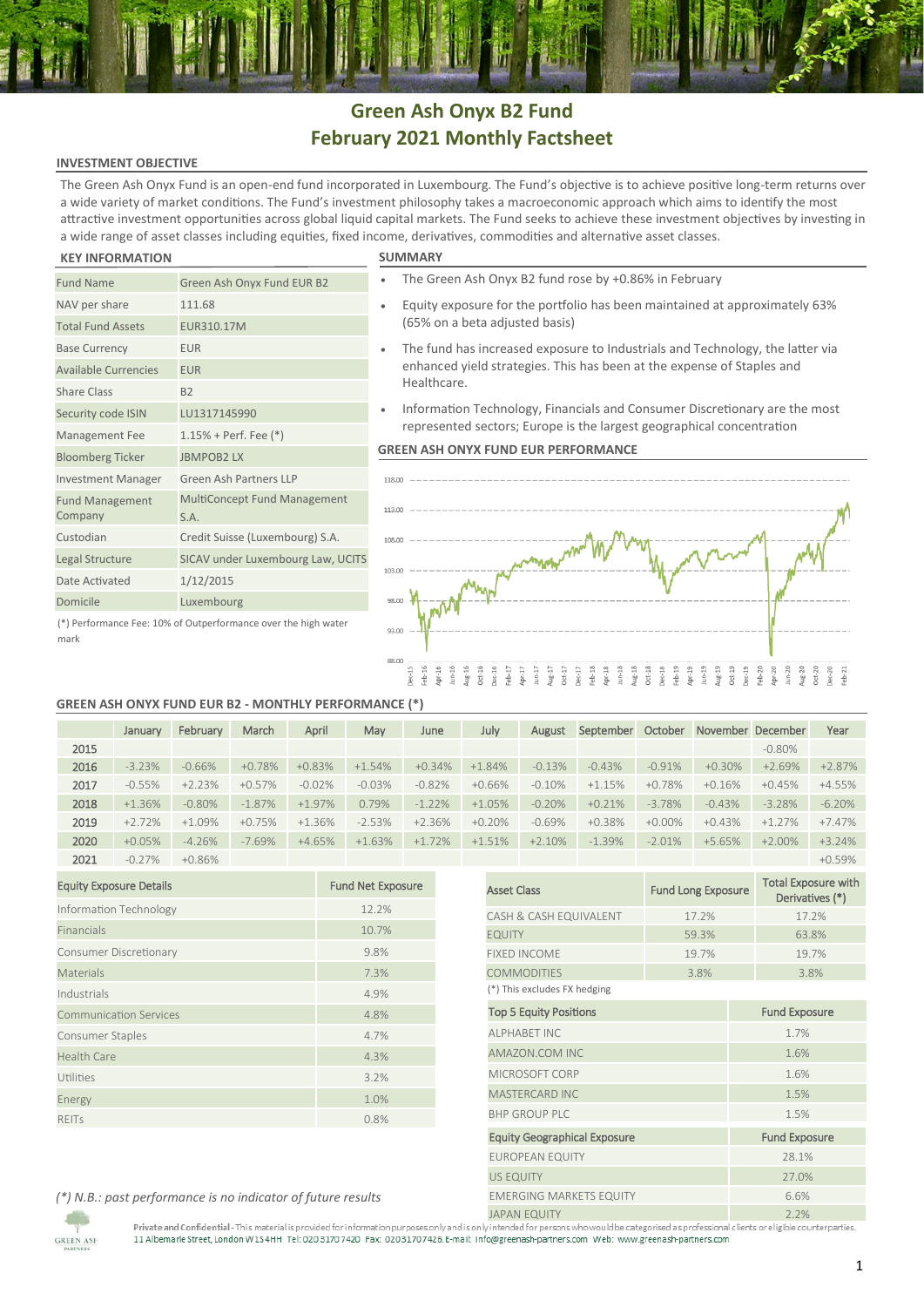# **Green Ash Onyx B2 Fund February 2021 Monthly Factsheet**

## **FUND UPDATE AND OUTLOOK**

February was characterised by a significant advance in rates (e.g US 10 year Treasury yield added 34bps to close the month at 1.40% after briefly moving above 1.60%). This was also combined with further yield curve steepening, as global 10 year yields rose whilst the front end of their respective curves remained well anchored by monetary policy. These moves have been fuelled by the improved global outlook, the vaccination rollout and the arrival of the new, large US stimulus package. Meanwhile, central banks have continued to convey their full commitment to easy financial conditions with only one central authority – Australia – so far committing to buy long dated government bonds in an attempt to curb further yield increases. A number of yearly GDP figures confirmed once more the large discrepancies in economic performance as a result of COVID. This leaves significant divergence in economic growth paths; on the one hand China's economy is already larger than before the pandemic and on the other Europe's recovery is expected to progress slowly.

Turning to asset market performance, global equity markets were generally firm and characterised by rotations between sectors. Noncyclicals continued to be sold; growth being less of a rare commodity prompted rotations away from pockets of the technology sector into banks, materials and energy stocks, which all pushed higher in the month. In currencies, the GBP was strong supported by the successful vaccination campaign and the somewhat more predictable, less intense political news flow. Commodities were higher supported by energy products, industrial metals, agricultural products and livestock products while precious metals were much weaker and remain negative YTD, mostly due to the higher move in interest rates.

### The Green Ash Onyx B2 rose 0.86% over the month.

Main contributors to performance were from Mining (BHP, RIO, Anglo American), Financials (Bank of America, Goldman Sachs) and selected Technology stocks (Alphabet and ASML). On the other side the sell-off in the Renewable space was disappointing but expected to be short term, particularly in Orsted and RWE. In Technology, Amazon and Apple also were a headwind to overall performance. Away from Equities, in the fund's fixed income allocation we were very pleased with the performance of our short US Treasury – Long Bund spread trade, which along with our significant underweight in long duration helped to deliver positive attribution on the month. In commodities, our long position in Gold continued its poor start to the year, but we feel it currently still has a justified position in the portfolio. Across the month we increased the fund's equity exposure to Industrials at the expense of more defensive names mainly within Staples and Health Care, as well as increasing exposure to the Technology sector, though via the fund's yield enhancing strategy. Equity exposure has been maintained just north of the 63% mark.

Going forward we continue to see upside in asset prices and see the US and the UK markets as more attractive due to stimulus size and ease of its implementation (US) and valuation (UK). We expect the roll out of the vaccine to gather momentum and monetary and fiscal policies to remain supportive. We continue to monitor the debate about inflation expectations and the potential for more rotations in markets and deem a balanced portfolio as the most effective way to negotiate their effects. We feel comfortable with the current equity exposure and would continue to use potential short term volatility bouts to gear the book further to market direction and implement yield enhancing strategies via options/volatility selling.